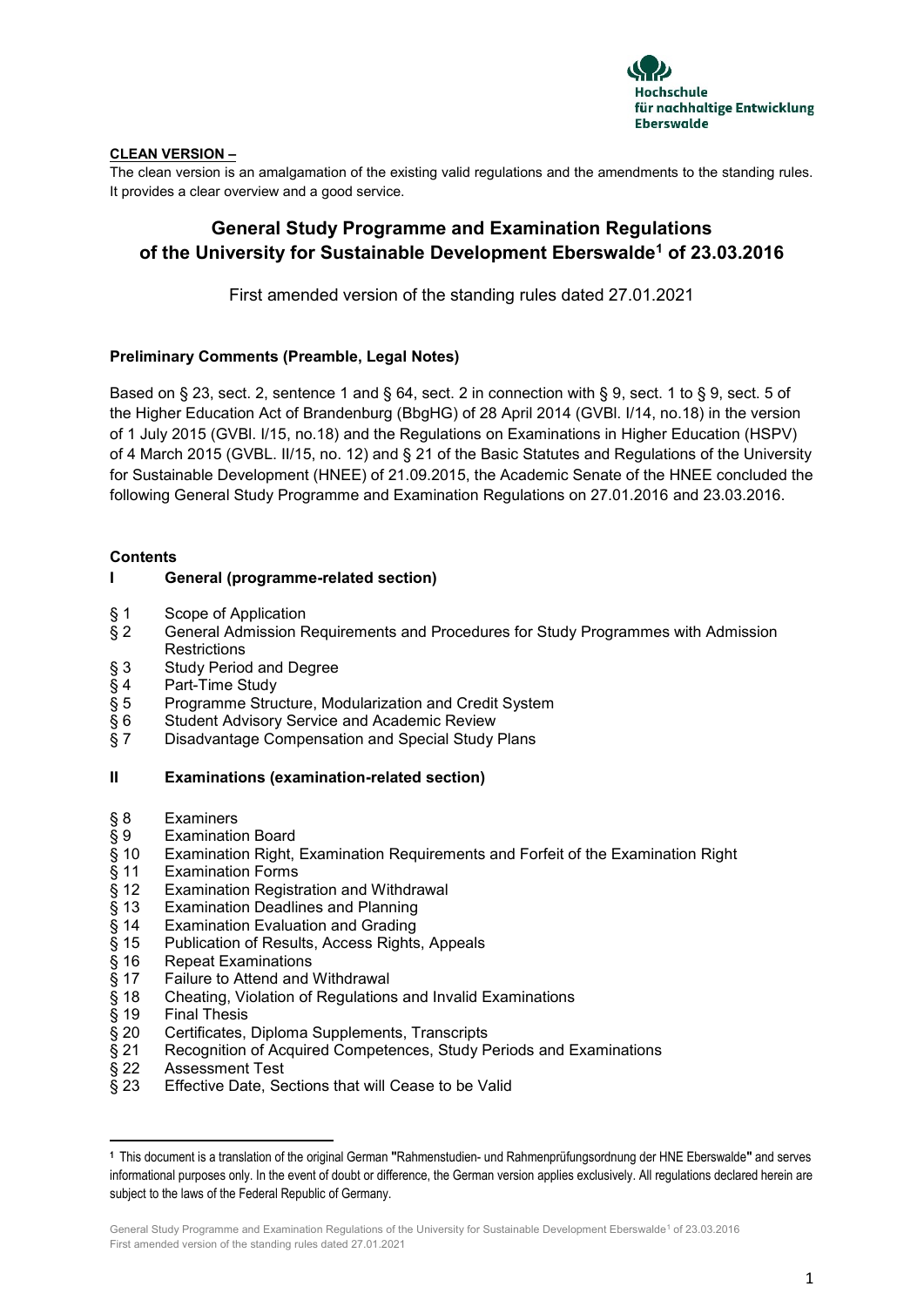

# **I General (programme-related section)**

## **§ 1 Scope of Application**

These General Study Programme and Examination Regulations apply to all study programmes offered at the HNEE. Issues specific to a study programme are regulated by the faculty responsible in the programme-specific Study Programme and Examination Regulations. Issues pertaining to cooperative study programmes completed at other universities are governed by the respective university regulations or the applicable agreement on the co-operation for the respective part as per Appendix 1.

# **§ 2 General Admission Requirements and Procedures for Study Programmes with Admission Restrictions**

- (1) The general admission requirements for Bachelor's and Master's study programmes comply with § 9 of the Higher Education Act of Brandenburg. The admission procedure for study programmes with admission restrictions is in accordance with the provisions of the Brandenburg law on admission to higher education.
- (2) If admission to a Master's programme demands further eligibility and qualification requirements beyond a first vocational university degree in accordance with § 9, sect. 5, p. 2 BbgHG, these must be regulated in the programme-specific regulations on admission. A regulation is only valid if the additional eligibility and qualification prerequisites due to the particular subject-related requirements of the Master's study programme are verifiably necessary, and the applicable legal basis of § 9, sect. 5, p. 2 of the Higher Education Act of Brandenburg is cited properly in the programme-specific regulations.
- (3) The regulation on eligibility and qualification requirements in accordance with § 9, sect. 5, p. 2 BbgHG generally applies in the following cases:
	- 1. The number of credit points of the first vocational bachelor's degree for students with a bachelor degree or the standard regulated study period for students with another vocational degree as per § 4, sect. 7, p. 2 of the Regulations on Examinations in Higher Education
	- 2. Language requirements if the study programme is offered entirely or in part in a language other than German or if subject resources and literature are generally or to a significant degree provided in a language other than German
	- 3. Subject and content-related requirements placed on the first vocational university degree must be verifiable as being prerequisite for acceptance to the Master's study programme. They must be stated clearly in the programme-specific regulations for admission. The following constructions in particular are inadequate:
		- a. "in a subject significant to the Master's study programme"
		- b. "in a subject relevant to the Master's study programme"
		- c. "is appropriately related to the Master's study programme"
		- d. "a first vocational degree in a scientifically-based course of study"

Adding examples of vocational degrees in different subjects that are accepted for admission to the constructions listed above meets the requirement of clear definition of the subject orientation of the first degree for admission to the Master's programme.

- (4) The regulation on additional eligibility and qualification requirements for admission to a Master's programme is not valid in the following cases in particular
	- 1. assessment of motivation of the applicant
	- 2. requiring letters of reference or recommendation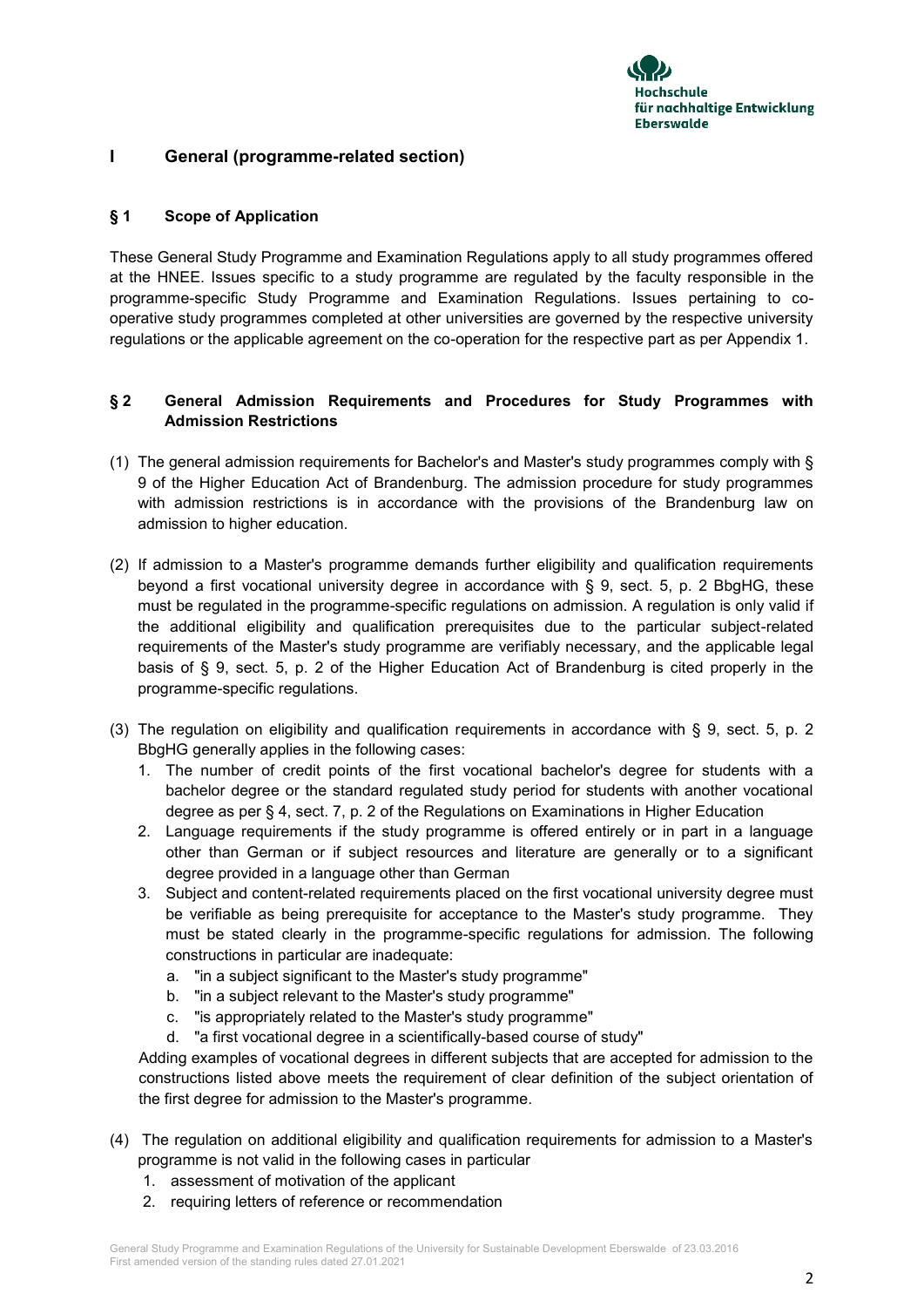

- (5) Applicants without a vocational degree can only be admitted to further development Master's programmes in exceptional cases as per § 9, sect. 5, p. 4 BbgHG. In this case, the Master's study programme must be a particular study programme for further professional development as per § 9, sect. 5, p. 4 BbgHG and the applicant can prove knowledge and skills equal to the knowledge and skills acquired through the completion of a vocational degree in an entrance examination.
- (6) The programme-specific regulations must clearly state the particularities of the further development Master's programme as per section 5. It must be stated why and how the requirements for a first, vocational degree can be waived for this study programme, in deviation of the norm. The specific nature of the programme can be declared in reference to either the subject or target audience. The specificity of the further development Master's study programme must be reflected in its content and structure.
- (7) The nature and duration of the professional qualification of the target audience of the special further development study programme must satisfy the assumption that knowledge and skills equal to those acquired with a vocational university degree have been acquired through the professional qualification. This generally means a prerequisite of 5 years of professional experience in the sense of § 9, sect. 2, no. 1 - 10 BbgHG or 7 years in the sense of § 9, sect. 2, no. 11 BbgHG.

The type of professional qualification required is determined by the content of the special, further development Master's study programme. However, the experience acquired must have included holding professional responsibility.

- (8) The details of the entry examination must be provided in the programme-specific Study Programme and Examination Regulations.
- (9) The programme-specific Study Programme and Examination Regulations settle any special requirements for admission to dual study programmes. An apprenticeship training contract from a training body recognized and approved by the HNEE must be submitted in addition to the application for admission to a dual study programme with integrated apprenticeship (§ 14, sect. 3, sentence 4 BbgHG)
- (10)The university selection procedure for Bachelor's and Master's degrees with restricted admissions is governed by the HNEE statute on student selection for study programmes with regional restrictions.

# **§ 3 Study Period and Degree**

- (1) Full-time study programmes leading to a Bachelor's degree must comprise at least 6 and at most 8 semesters. Full-time study programmes leading to a Master's degree must comprise at least 2 and at most 4 semesters.
- (2) The standard study period is extended respectively for part-time programmes. § 4 governs individual part-time study programmes.
- (3) The programme-specific Study Programme and Examination Regulations in accordance with § 9, sect. 3, HSPV state which degree is awarded following successful completion of the programme. Upon successful completion of a Bachelor's programme, and depending on the content of the study programme, the degree of Bachelor of Science (B.Sc.) or Bachelor of Arts (B.A.) or Bachelor of Engineering (B.Eng.) is conferred. Upon successful completion of a Master's programme, and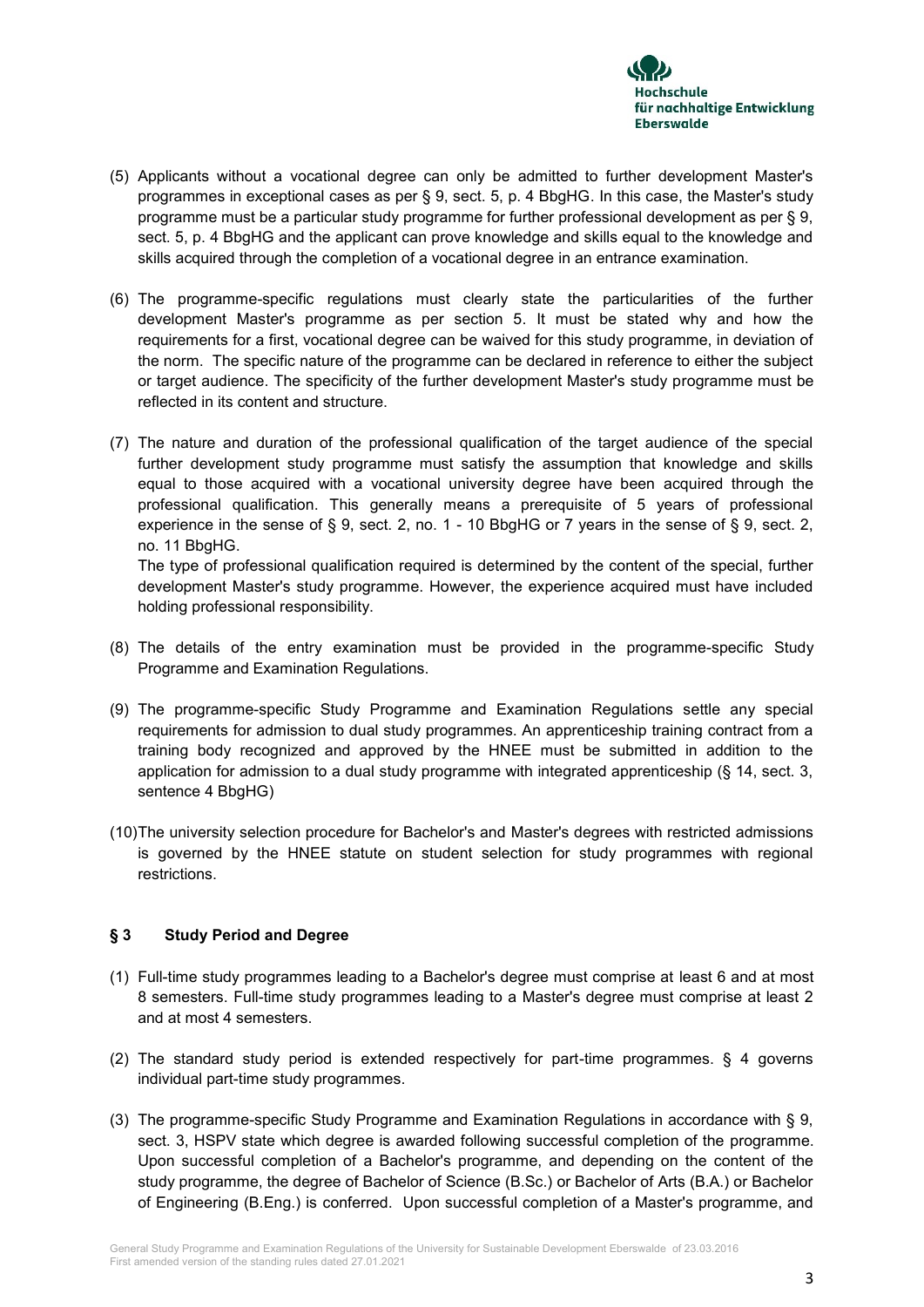

depending on the content of the programme, the degree of Master of Science (M.Sc.) or Master of Arts (M.A.) or Master of Engineering (M.Eng.) is conferred.

## **§ 4 Part-Time Study**

- (1) Study programmes can be offered in part-time form.
- (2) The programme-specific Study Programme and Examination Regulations state whether a study programme is suitable for part-time study or not. Regulations for part-time study are provided in the programme-specific Study Programme and Examination Regulations. The time requirement per semester must be at least half of the time required for a regular, full-time study programme.
- (3) Furthermore, students can apply for part-time study at the respective Examination Board during the re-registration period by email or in writing for important personal reasons (e.g. child care, homecare of a close relative, illness, social commitment, working in university administration, dependence on other employment as the sole source of income) for the following semester if they cannot pursue full-time study. Relevant documentation must be provided as proof in support of the application.
- (4) Students pursuing part-time study have the same rights and obligations as full-time students. Students in individual part-time study have no claim to the provision of specialized or adjusted teaching. Specific regulations (extension of study period, maximum extension) are made by the Examination Board responsible.

## **§ 5 Programme Structure, Modularization and Credit System**

- (1) Study programmes have a modular structure. They comprise compulsory modules and, in some cases, elective modules. Elective modules are offered at least once during the prescribed period of study. There is no obligation for an elective module to take place if fewer than five students have registered for the module.
- (2) Compulsory modules must be completed successfully by all students enrolled in a study programme. Elective modules can be selected from the course offering defined in the Study Programme and Examination Regulations for the applicable study programme.
- (3) Modules can also be taken optionally (optional modules). Students are entitled to have optional modules declared on their certificates with grade and credit points (these, however, do not contribute to the final grade). If a student does not sit the examination at the end of the module, the module is not passed. This does not forfeit the examination right.
- (4) A module can consist of several partial modules. Modules are generally concluded with a graded activity or task.
- (5) A particular number of credit points (hereinafter "credits") in accordance with the European Credit Transfer System (ECTS) and dependent on the amount of work required by the students must be assigned to each module. A credit accounts for a student workload of 25 to 30 hours.
- (6) The programme-specific Study Programme and Examination Regulations state the amount of credits awarded for each module. Modules must have at least 5 (preferably 6) credits. In justifiable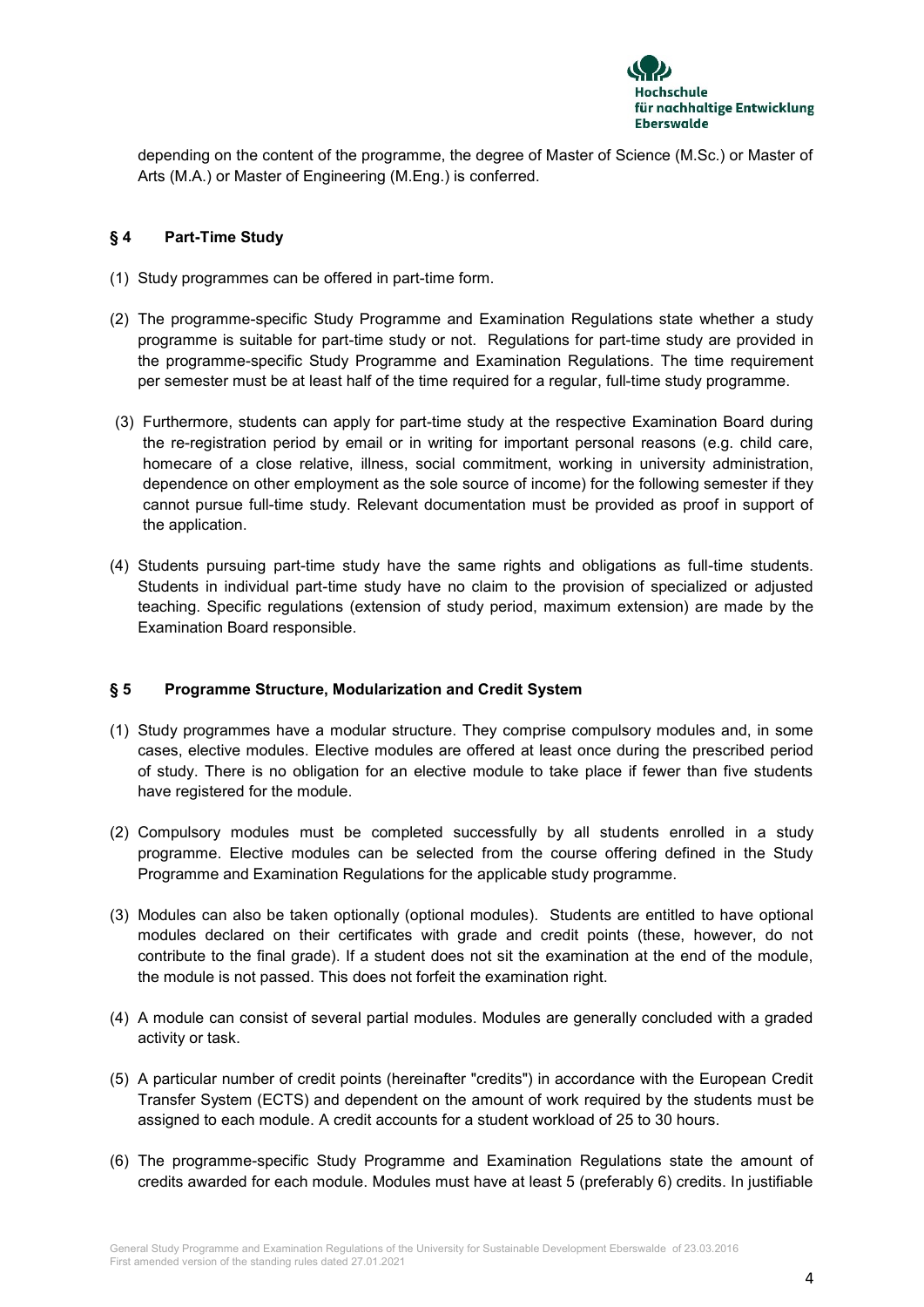

cases, modules may have fewer credits provided that this does not increase the examination load above average. The number of examinations per semester must be appropriate.

- (7) Credits will only be awarded for a module if the module grade is at least "sufficient" ("ausreichend") or the evaluation results in a "pass" ("mit Erfolg").
- (8) The applied teaching and learning forms are specified in the respective module description. These are, for example, lectures, exercises, seminars, excursions, e-leaning, practical experience, project work.
- (9) Full-time study programmes are generally structured to achieve 30 credits per semester. For the Bachelor's degree, at least 180 credits (6 semesters) are required, while for the Master's degree at least 300 credits, including those recognized during the prior degree course, must be achieved. The credits required per semester for part-time study programmes are reduced in accordance with the relevant curriculum.
- (10)The programme-specific Study Programme and Examination Regulations must provide for a period of at least 12 weeks to give students the opportunity to attend other universities, spend time abroad or gain practical experience or work on projects. The programme-specific Study Programme and Examination Regulations determine the scope of mobility (place, duration, activity).

## **§ 6 Student Advisory Service and Academic Review**

- (1) The respective faculty organizes the programme-specific offering of the Student Advisory Service. The programme-specific offering is provided by, for example, Heads of Study Programmes, tutors, mentors or other staff assigned by the faculty.
- (2) By the end of the 3rd semester, students of Bachelor's study programmes must have gained at least 2/3 of the total credits required by this stage for the relevant study programme. In the event that this is not the case, the student may be invited to academic review by the Examination Board.

If Bachelor's or Master's students have not passed an examination 4 study semesters after the time point specified in the curriculum, they are required to attend an academic review. The academic review is held after the 6th study semester for Bachelor's students and after the 4th study semester for Master's students.

The academic review is used to set a plan for the subsequent course of study and a binding, individual examination schedule (learning agreement), approved by the Examination Board. The learning agreement is provided in written form and signed by the student and the Examination Board. If the student does not attend the academic review or does not comply with the learning agreement, the student forfeits the examination right. In this case, the student is disqualified and deregistered from the University, in accordance with § 14, sect. 5, sentence 2, no. 2 BbgHG.

## **§7 Disadvantage Compensation and Special Study Plans**

(1) Students who have documented disadvantages through physical, mental or psychological disabilities or issues can apply for disadvantage compensation for taking examinations (e.g. for a different form of examination or extension of time). The application must be submitted to the Examination Board by 6 weeks before the examination period at the latest, and in written form stating the reasons for the application with the relevant documentation of proof.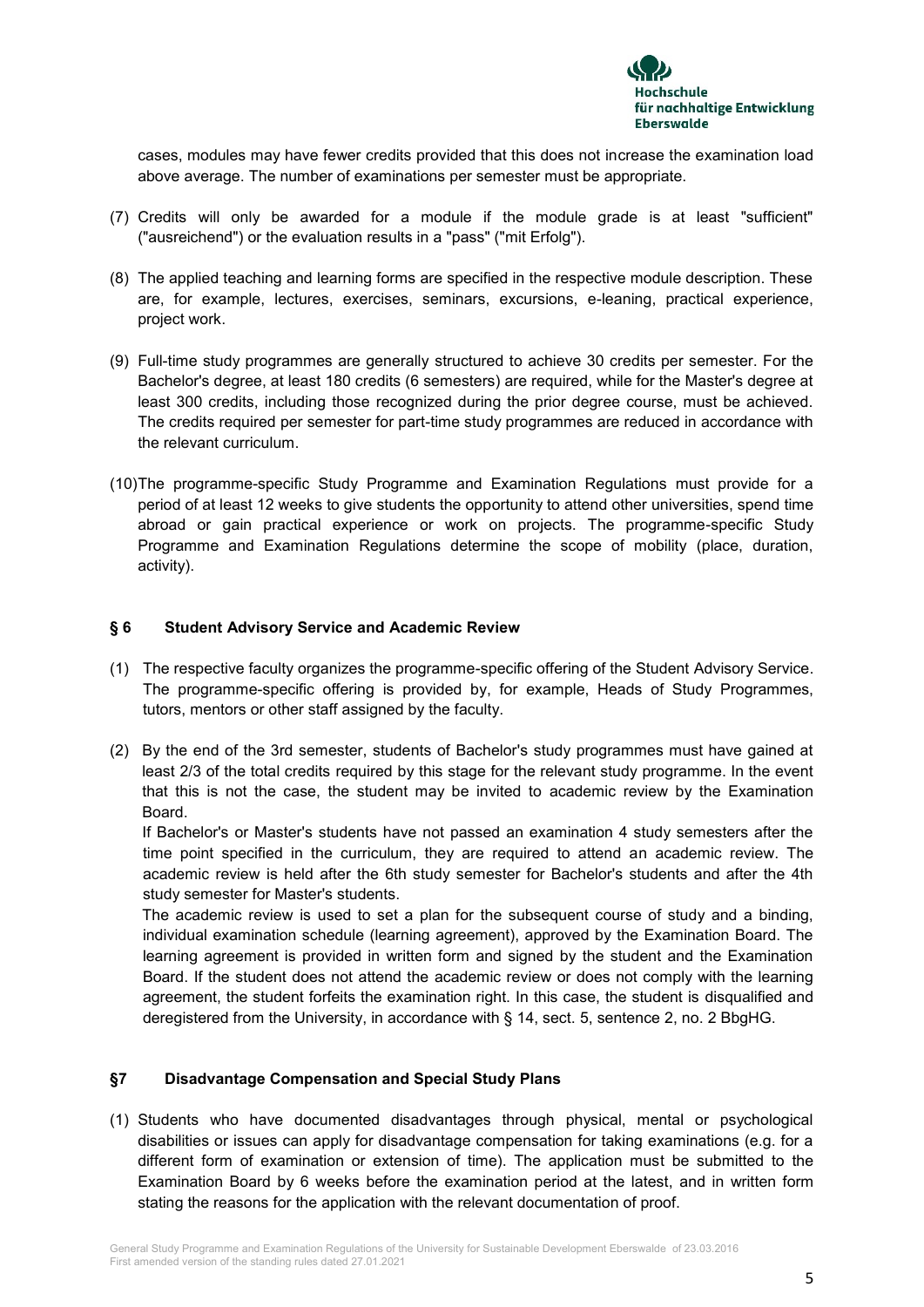

- (2) The needs of students who have child care or homecare commitments and students with disabilities or health issues must be accommodated with special study plans that facilitate completion of the study programme within the regular study period upon request.
- (3) Time periods in accordance with § 3, sect, 2 and § 6, sect. 1 of the German Maternity Protection Act and the time periods defined by the German Law on Parental Allowance and Parental Leave must be observed.
- (4) The Examination Board decides on applications in accordance with sections 1, 2 and 3. The relevant documentation of proof must be submitted with the application.

# **II. Examinations (examination-related section)**

## **§ 8 Examiners**

Teaching staff and adjunct instructors mainly employed by the university and individuals with appropriate professional and training experience are authorized to serve as examiners and accept and grade examinations. Examiners must hold at least the qualifications determined by the examination or equivalent. The Examination Board decides on any exceptions.

## **§ 9 Examination Board**

- (1) The faculty must nominate an Examination Board to determine all matters relating to examinations. Each study programme must be assigned to an Examination Board. Each Examination Board is comprised of 3 professors, 1 academic staff member, and 2 student representatives. The term of office for board members is 3 years except for student representatives, for whom the term of office on the Examination Board is 1 year.
- (2) Members and their representatives are nominated by the faculty board responsible upon the recommendation of the respective status group. The Chair of the Examination Board and his/her representative is elected by the Examination Board. The Chair of the Examination Board must be a Professor.
- (3) In particular, the Examination Board is responsible for
	- a) compliance with the Study Programme and Examination Regulations (applications, exceptions, consequences for violations)
	- b) recognition of examinations and study periods
	- c) examination planning and procedures
	- d) appeals against examinations/examination results
	- e) forfeit of the examination right
	- f) admission to examinations in justified exceptions

All decisions of the Examination Board must be submitted to the HNEE office for academic affairs in writing or by e-mail.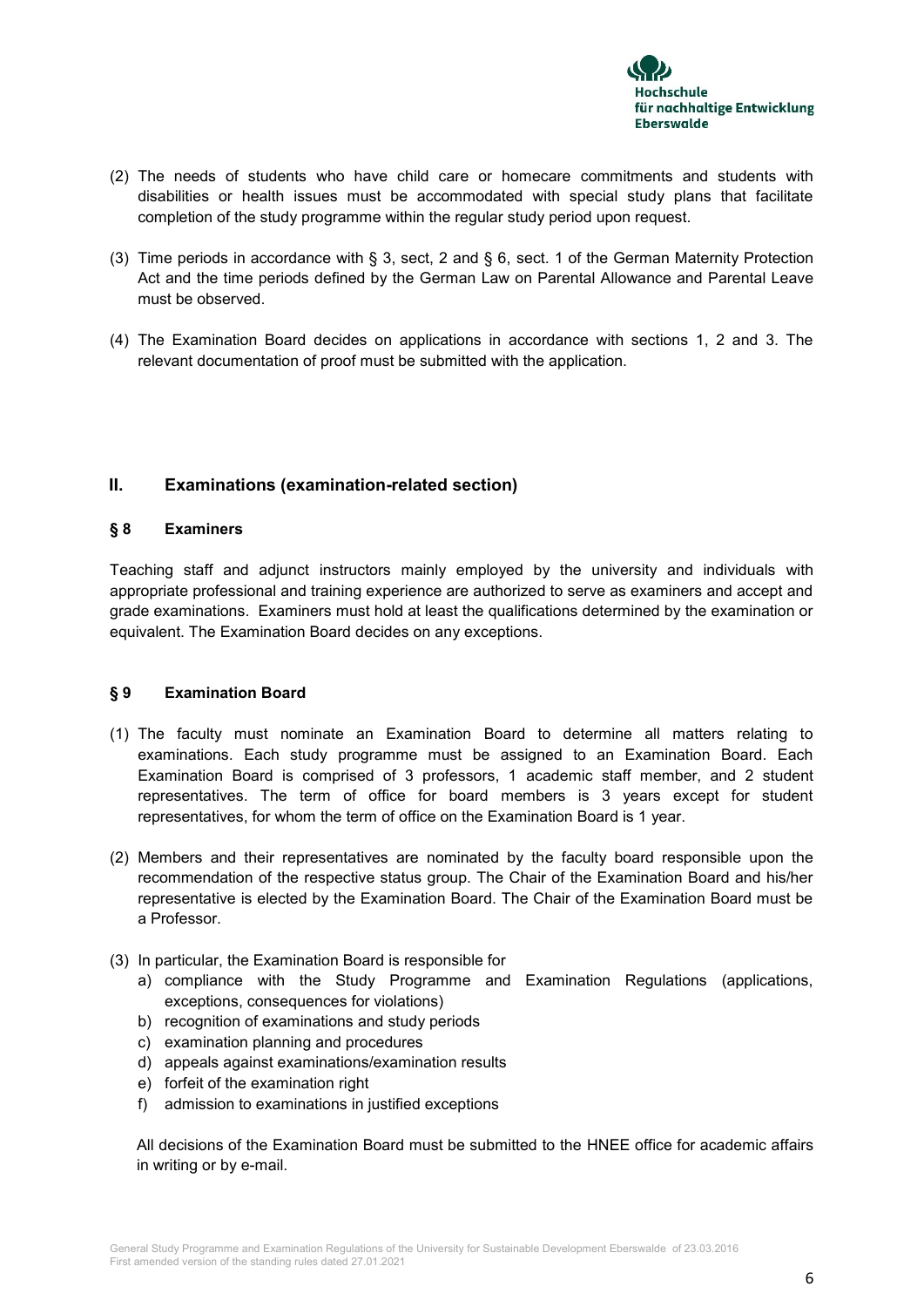

- (4) The Studies Commission decides on appeals against decisions made by the Examination Board (§ 23 of the HNEE University Statutes)
- (5) The HNEE office for academic affairs supports the Examination Boards in the preparation and execution of their decisions as well as the execution of Examination Board meetings. This applies in particular to decisions leading to deregistration from the University, processing appeals and holding compulsory academic reviews in accordance with § 6 (2).
- (6) The Chair summons the Examination Board. The call to meeting must be in writing or by e-mail and have a notification period of at least 1 week. In urgent cases, the notification period may be reduced to 24 hours meaning that decisions can be made by document circulation without holding a meeting in person unless the decision involves loss of the examination right.
- (7) The Examination Board is quorate when, following proper summons of the members of the Board in the sense of section (6), at least 3 members entitled to vote in addition to the Chair or his/her representative are present. The Examination Board decides with a simple majority vote. In the event of a split vote, the Chair's vote has authority.
- (8) The Examination Board can transfer its authority to the Chair on a revocable basis.
- (9) All members of the Examination Board are bound to confidentiality. They have the right to attend examinations.

## **§ 10 Examination Right, Examination Requirements and Forfeit of the Examination Right**

(1) The examination right comes into effect when the examination prerequisites have been met and the examination right has not been forfeited.

A programme examination may only be taken if the candidate

- 1. has been properly matriculated at the HNEE
- 2. is not on a leave of absence for the semester
- 3. has satisfied all prerequisites of the examination and any other requirements (e.g. practical experience or subject-specific language requirements)
- 4. has not forfeited his/her examination right by failing to meet the deadlines as per section 2 and
- 5. has not forfeited his/her examination right by final failure of the same or similar study programme at a university.

Students who have been granted leave on account of family commitments are exempt from no. 2. However, the standard study period of the respective study programme must not be exceeded as a result of this ruling. The request to sit examinations during leave for family reasons with a clear statement of the module in question must be submitted to the Dean responsible at least 4 weeks before the examination period.

- (2) The examination right is forfeited
	- 1. for a Bachelor's study programme, when the study period taken is double that of the prescribed regular study period,

for a Master's study programme with a regular study period of 4 study semesters, after the 8th study semester,

for a Master's study programme with a regular study period of 3 study semesters, after the 7th study semester,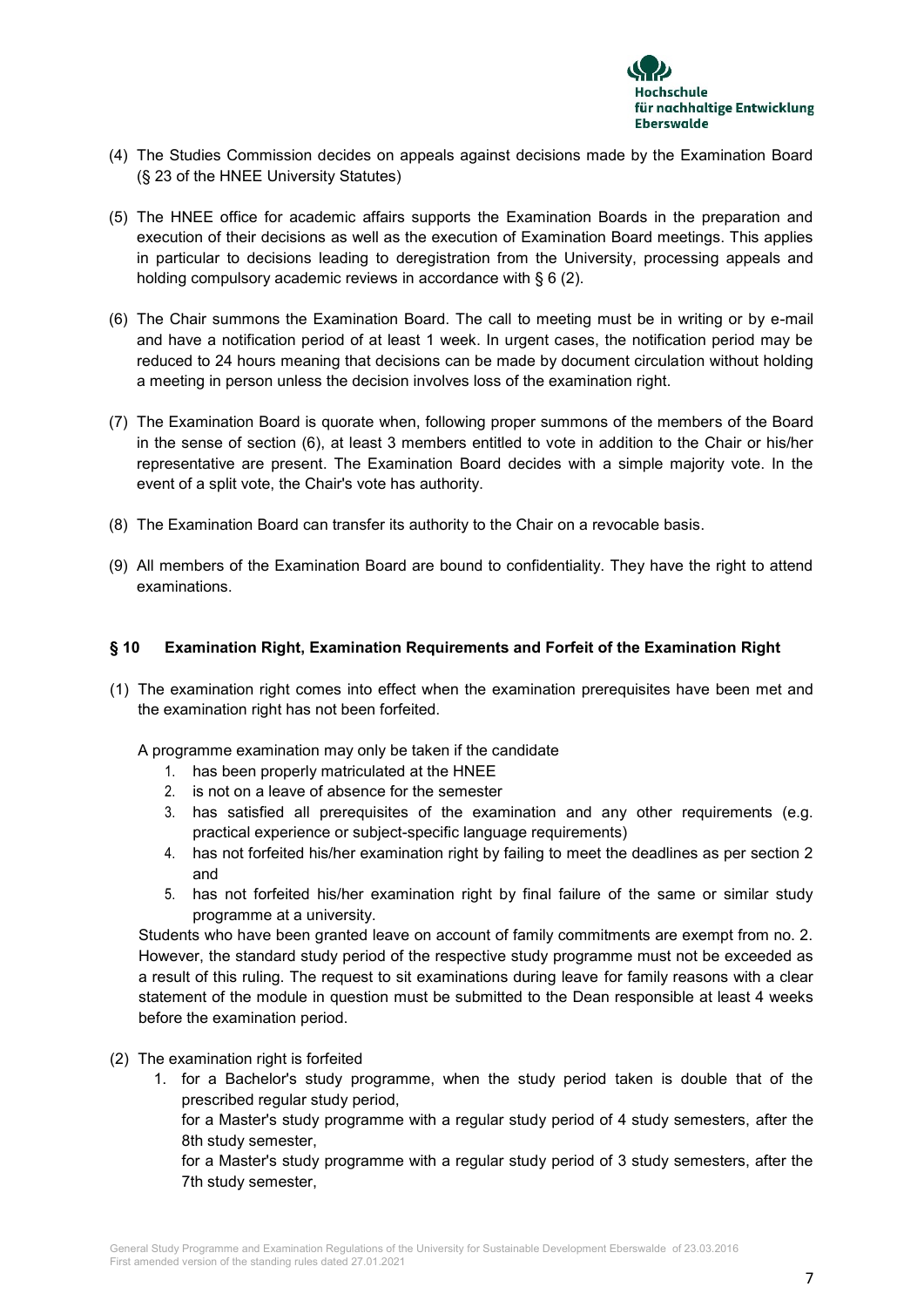

for a Master's study programme with a regular study period of 2 study semesters, after the 6th study semester or

- 2. if a repeat examination has been failed for the second time or
- 3. in cases as per § 6, sect. 2 above.
- (3) When the examination right has been forfeited, the student must be disqualified and deregistered from the University.
- (4) Any existing examination right within a study programme at the HNEE is lost upon disqualification and deregistration from the University.
- (5) The Examination Board may decide on exceptions in particularly difficult or complex cases.

## **§ 11 Examination Forms**

- (1) Examination forms consist of oral examinations (e.g. presentations, examination discussions, colloquia/defences), written examinations (e.g. written tests, home assignments, term papers, project reports), practical tests (e.g. lab tests, collections, IT-supported assignments) and other examination forms. The programme-specific Study Programme and Examination Regulations specify the actual examination forms for each module. Group examinations are permissible.
- (2) Oral examinations are carried out by at least 2 examiners or by an examiner and one observer knowledgeable in the subject. The observer must have a university degree in a comparable study programme. Examination content and results must be documented. Oral discussions should be between 15 and 30 minutes in duration per candidate for each applicable module. Any other oral examination forms should be at least 15 minutes in duration per student and module and are specified in the Study Programme and Examination Regulations for the respective study programme. Oral examinations can be attended by students and staff of the HNEE unless either the examiner or the candidate objects. This does not apply to the announcement of results and academic review, which are not open to either staff or students other than the examiner and candidate.
- (3) Written examinations are set and evaluated by at least one examiner. Written examinations should be between 90 and 180 minutes. They must be supervised by the examiner or a qualified person appointed by the examiner or the Chair of the Examination Board. The examination process must be documented.
- (4) Practical and other examination forms must be set and evaluated by at least one examiner.
- (5) Online examinations are to be facilitated as a contemporary form of examination within the context of a trial phase limited to four semesters, starting from the winter semester 2020/2021. Following a joint evaluation after three semesters, which will be carried out by the Ministry for Science, Research and Culture (MWFK) and the universities, a joint decision will be made as to whether and under what conditions the universities can offer online examinations as a form of examination on a long-term basis.

1. Online examinations are examinations which are carried out in electronic form, without the obligation to be present in person in a prescribed examination room.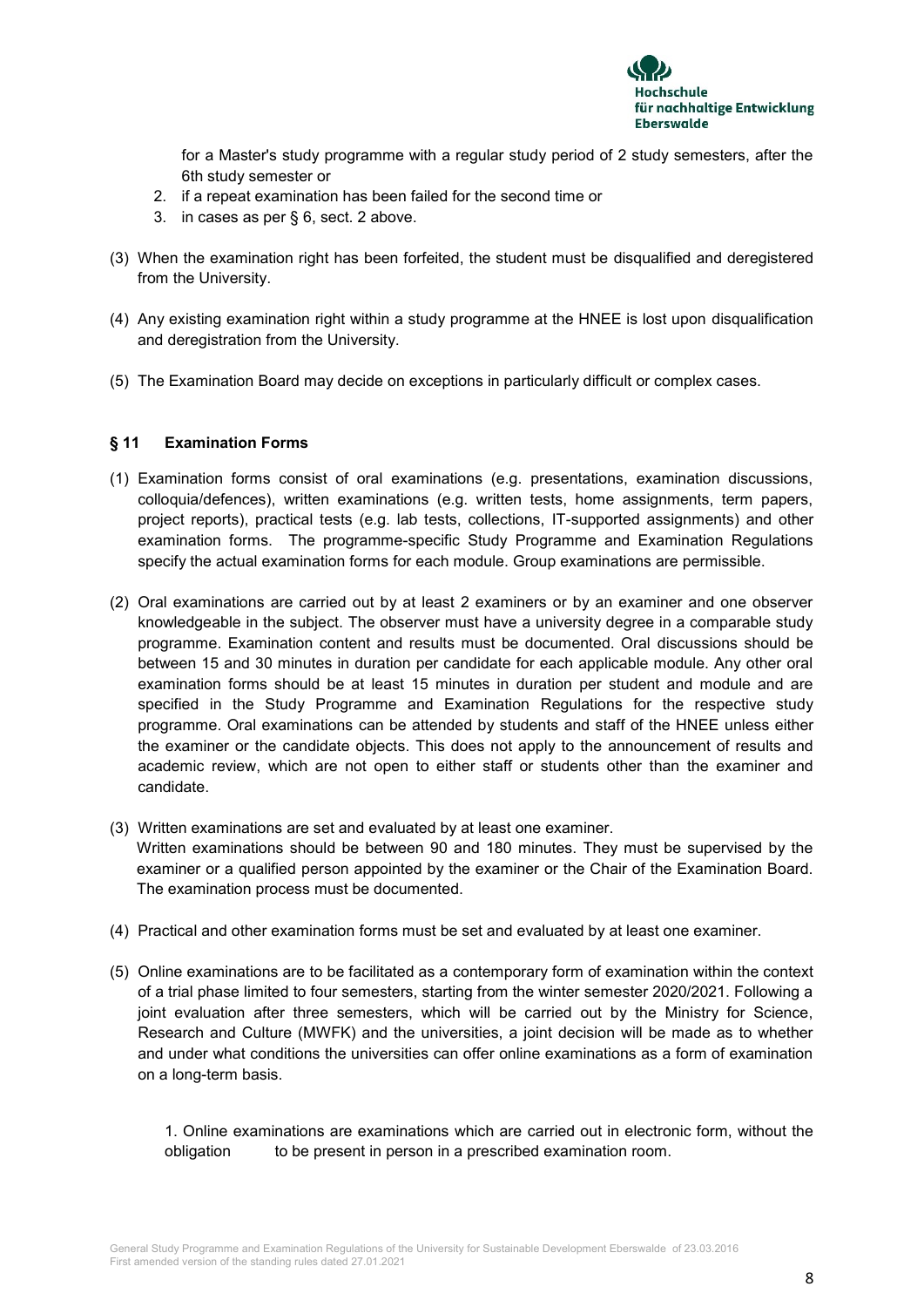

The online examination is to be trialled as a contemporary form of examination. It can be offered as an alternative to an examination which requires the student to be present in person.

2. Online examinations can be offered in the form of supervised written examinations (remote written examinations) or as oral or practical online examinations.

a) Remote written examinations will be completed within a prescribed timeframe using electronic communications equipment with video supervision.

b) Oral and practical online examinations will be conducted as video conferences.

3. The methods used to run the examination shall be regulated by Appendix 2 of these General Study Programme and Examination Regulations, which is a component part of these General Study Programme and Examination Regulations. Regulations specific to particular subject areas are to be enshrined in the Study Programme and Examination Regulations specific to each study programme.

(6) Exceptions are decided by the applicable Examination Board.

## **§ 12 Examination Registration and Withdrawal**

- (1) Upon enrolment or re-registration, students are registered for the examinations of the compulsory modules as provided for by the respective examination plan including examinations that have not yet been passed.
- (2) When a student registers for an elective module in the campus management system, it is treated as a compulsory module in accordance with the examination regulations. If the elective module does not take place, students must select from the remaining electives. Applicable deadlines are set by the faculty responsible.
- (3) Students may withdraw from a module examination in the campus management system up to 7 calendar days prior to the examination.

#### **§ 13 Examination Deadlines and Planning**

- (1) Examinations are generally held in the examination period subsequent to the respective lecture period or, in the case of block courses, directly after the course provided that the programmespecific Study Programme and Examination Regulations do not state otherwise. The Examination Board decides on further exceptions.
- (2) The examination plan, which is published in the campus management system 4 weeks before the start of the examination period at the latest, is binding. Any changes can only be decided in urgent cases by the Examination Board.

#### **§ 14 Examination Evaluation and Grading**

(1) Examination performance must be graded differentially. The grade levels defined below must be used.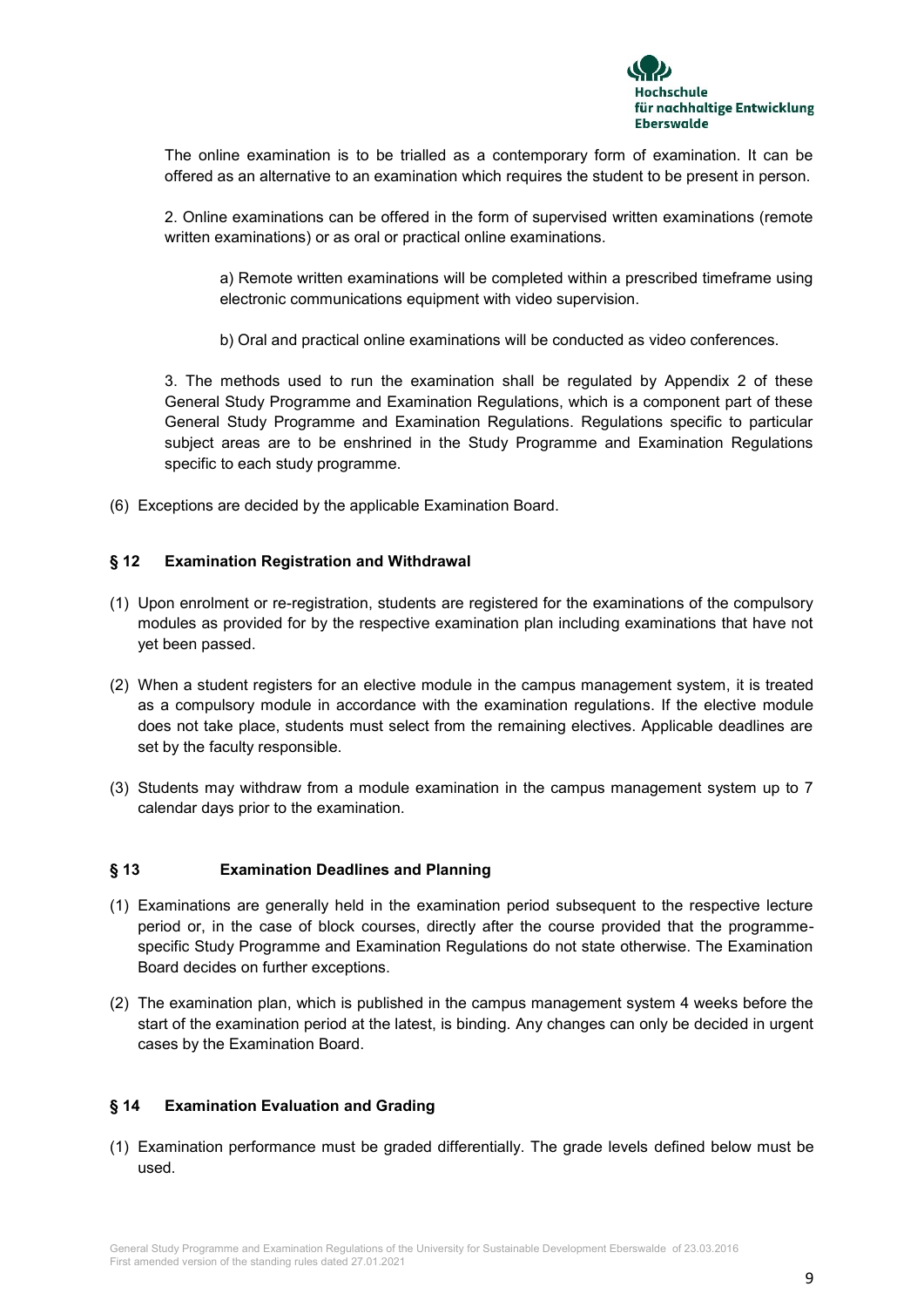

| Grades    |                   | Characteristics                                                    |
|-----------|-------------------|--------------------------------------------------------------------|
| 1.0:1.3   | excellent ("sehr  | Outstanding                                                        |
|           | gut")             |                                                                    |
| 1.7; 2.0; | very good ("gut") | meets the requirements with a significantly above average          |
| 2.3       |                   | performance                                                        |
| 2.7; 3.0; | satisfactory      | meets the requirements with an average performance                 |
| 3.3       | ("befriedigend")  |                                                                    |
| 3.7; 4.0  | sufficient        | meets the requirements in spite of deficiencies                    |
| 5.0       | not sufficient    | does not meet the requirements due to significant deficiencies and |
|           |                   | errors                                                             |

- (2) Examination performance of a primarily practical content can be graded as "pass" ("mit Erfolg") or "no pass" ("ohne Erfolg").
- (3) If a module examination comprises an examination grade, the examination grade is the grade for the module. If a module examination comprises several examination grades, the module grade is the average of the individual examination grades, or weighted according to the Study Programme and Examination Regulations for the relevant programme. Justified exceptions to these regulations can be provided for in the relevant programme-specific Study Programme and Examination Regulations. Module grades should only have one decimal figure after the decimal separator; any figures thereafter are deleted.
- (4) A grade of at least 4.0 ("sufficient") is required to pass a module examination.
- (5) The overall grade for the final degree and degree certificate is calculated from the grades for all compulsory and elective modules. The programme-specific Study Programme and Examination Regulations can provide weightings for module grades. For the overall grade, only the first figure after the decimal separator is used - all additional figures after that are removed and not rounded up or down.

Overall grades calculated from individual grades are classified as follows:

| Grade: excellent ("sehr gut")               |
|---------------------------------------------|
| Grade: very good ("gut")                    |
| Grade: satisfactory ("befriedigend")        |
| Grade: sufficient ("ausreichend")           |
| Grade: not sufficient ("nicht ausreichend") |
|                                             |

"With distinction" ("mit Auszeichnung") is stated on degree certificates with final grades of up to 1.3.

- (6) Alongside the overall mark in accordance with paragraph 1, a relative mark is to be indicated in addition to the German mark for final degrees. Students who have successfully completed their degrees will be given the following ECTS marks:
	- A the best 10 % B the next 25 % C the next 30 % D the next 25 % E the next 10 %

The basis for the calculation of the ECTS mark for any given student is the overall set of marks for the final degrees of all the students on the study programme in question in the last six semesters.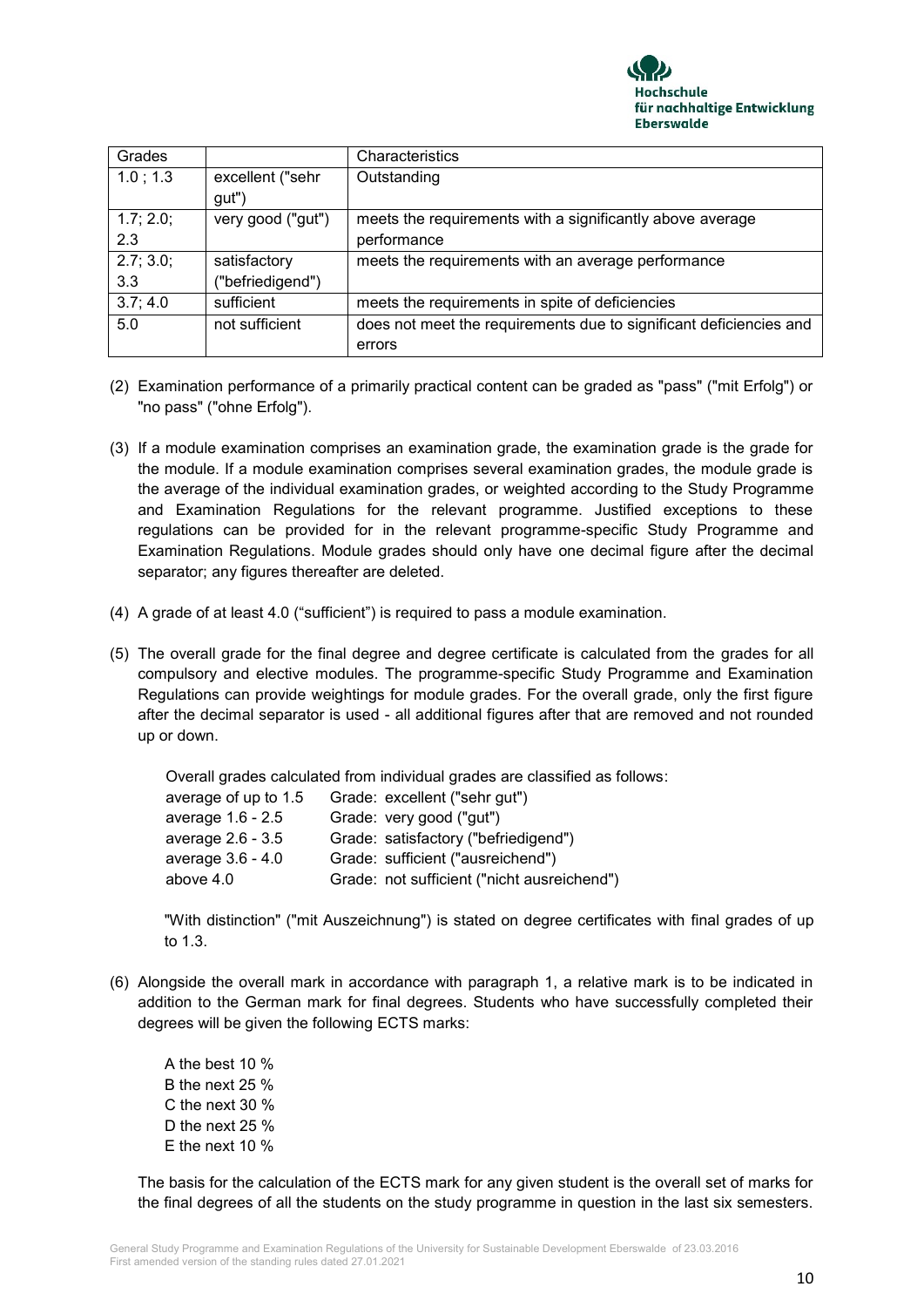

The ECTS mark will not be calculated until there are at least 30 overall marks available for the final degree of the study programme in question. If there are not yet 30 overall marks available for the degree being pursued by a particular student, he/she will on request be sent a certificate to confirm his/her relative mark as soon as the mark can be calculated.

ECTS marks will not be awarded for individual modules.

## **§ 15 Publication of Results, Access Rights, Appeals**

- (1) Examination grades are published in the campus management system in compliance with data protection law 6 weeks after the start of the lecture period of the following semester at the latest. Examination results for the last semester of the regular study period must be announced 1 week before the end of the semester. Any exceptions are governed by the Dean upon request of the examiner.
- (2) The right to access examination documents must be provided up to 10 weeks after the start of the subsequent semester. The right to view examination documents does not permit for making copies in any form e.g. by written hand, photocopies. Examination documents are the property of the University.
- (3) Candidates can appeal an examination decision or grade up to 1 month after the end of the right to access period with the Examination Board responsible. Provided that the examination decision was provided to the examinee in written form and included proper and correct legal rights information, the period for appeal is 1 month after announcement of the grade.
- (4) The Examination Board decides on cases for which the period has expired through no fault of the examinee.

#### **§ 16 Repeat Examinations**

- (1) Passed examinations cannot be repeated pursuant to the regulations on trial examinations declared in section (8) below.
- (2) If modules comprise several examination grades, examinations may only be repeated if the module grade is worse than 4.0. The calculation of modules is governed by the programmespecific Study Programme and Examination Regulations.
- (3) Failed examinations can be repeated twice. Failed attempts in the same modules must be recognized if the student changes study programme.
- (4) § 19 (16) applies for final theses.
- (5) Repeat examinations are held every 2 semesters at the latest. Shorter cycles can be set in the programme-specific Study Programme and Examination Regulations or by a decision of the Examination Board. Repeat examinations for the last 2 study semesters must be offered in the respective subsequent semester.
- (6) Repeat examinations are generally to be held in the same way as the first examination. The examiner can decide on exceptions.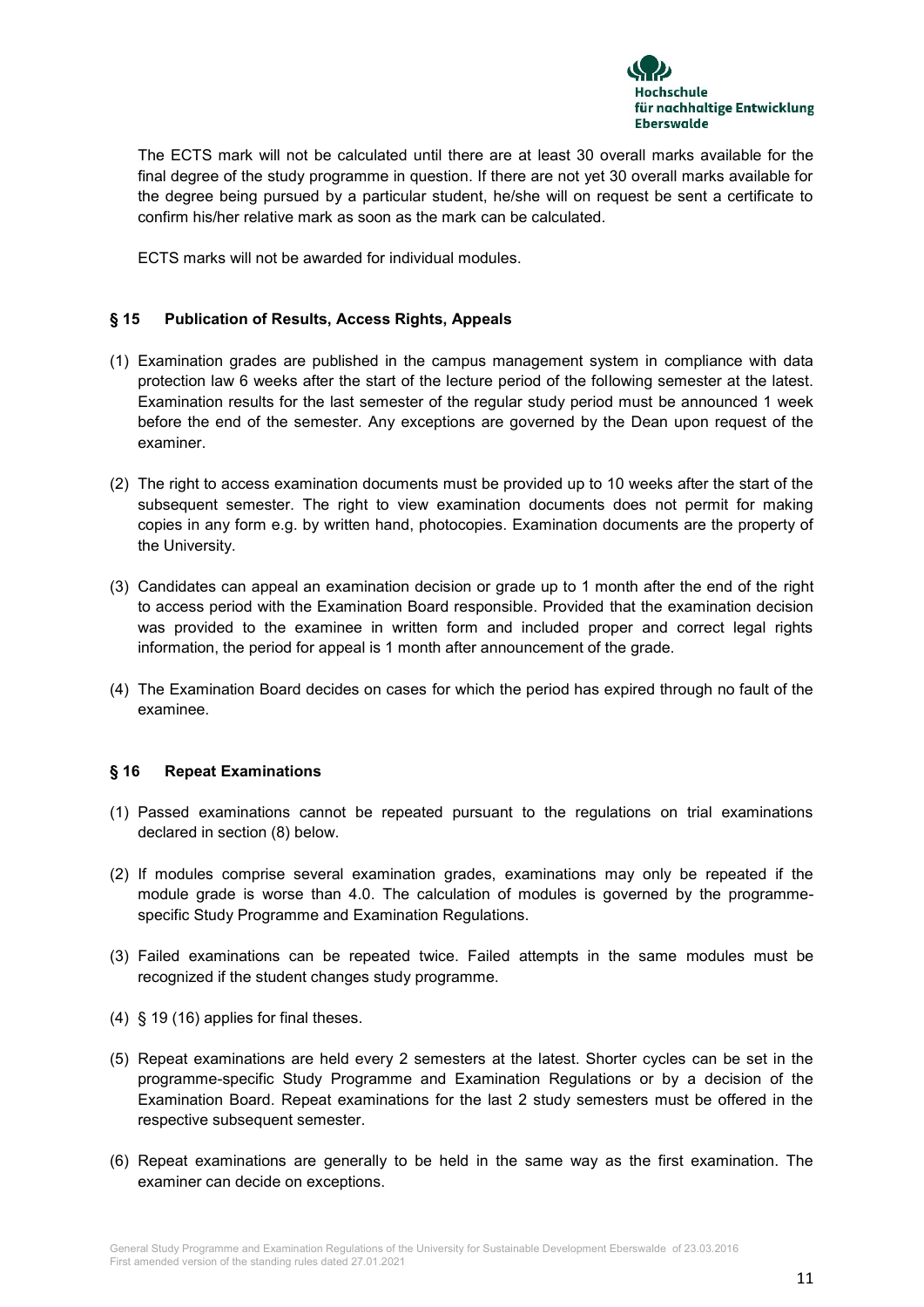

- (7) Examinations that must be passed in order to proceed with the study programme must be graded by a second examiner. This only applies to written examinations if the examination was failed. The repeat grade is the arithmetic mean of the grades given by the two examiners.
- (8) Trial examinations are only permissible for examinations within the standard study period that are taken by the standard examination deadline in accordance with the programme-specific Study Programme and Examination Regulations.

A maximum of 2 failed examinations can be waived during a Bachelor's programme provided that they were first taken during the first 4 study semesters.

For Master's study programmes, a failed module examination taken during the first 2 study semesters can be waived. Applications to have a failed module examination count as a trial examination and must be submitted to the Examinations Office 4 weeks before the start of the next examination period at the latest. Only one request per module is permitted.

Every module examination, for which a trial examination is claimed, must be taken within the examination period of the 2 semesters following the trial examination.

Withdrawal or an unexcused absence from the trial examination results in the loss of the right to sit a trial examination.

Use of the trial examination regulation cannot lead to an extension of the study period. Trial examinations can be applied for partial module exams, but each attempt at a trial examination counts as a full trial exam attempt.

(9) Within the framework of the trial examinations permitted as per para. 1, module examinations can also be re-taken once to improve grades, whereby the higher grade is taken as the valid grade. The regulations of section 1 apply.

## **§ 17 Failure to Attend and Withdrawal**

- (1) Examination performance is graded with "not sufficient" ("nicht ausreichend") (5.0) if the examinee fails to meet an obligatory examination deadline or date without good cause or if s/he withdraws after the start of the examination without good cause. If an examination has been completed properly, withdrawal is no longer permissible.
- (2) The reason or cause for withdrawal or an unexcused absence or default must be presented in written form or be made plausible to the HNEE office for academic affairs. In the event of illness, the examinee must provide a doctor's note or, in the case of doubt and as requested by the Examination Board, a certificate from a medical authority. Illness of a child of the examinee that is primarily in the sole care of the examinee is treated in the same way as if the examinee were incapacitated and could not take an exam him/herself.

## **§ 18 Cheating, Violation of Regulations and Invalid Examinations**

- (1) If an examinee attempts to influence the result of his/her examination by cheating or using nonpermitted aids or fails to cite sources and aids for a written thesis or assignments, the examination is graded as "not sufficient" ("nicht ausreichend") (5.0). The examiner is responsible for establishing and informing that such activity has taken place.
- (2) An examinee who disrupts proper examination procedure can be excluded from the rest of the examination by the examiner or the supervisory person. In such cases, the examination is graded as "not sufficient" ("nicht ausreichend") (5.0).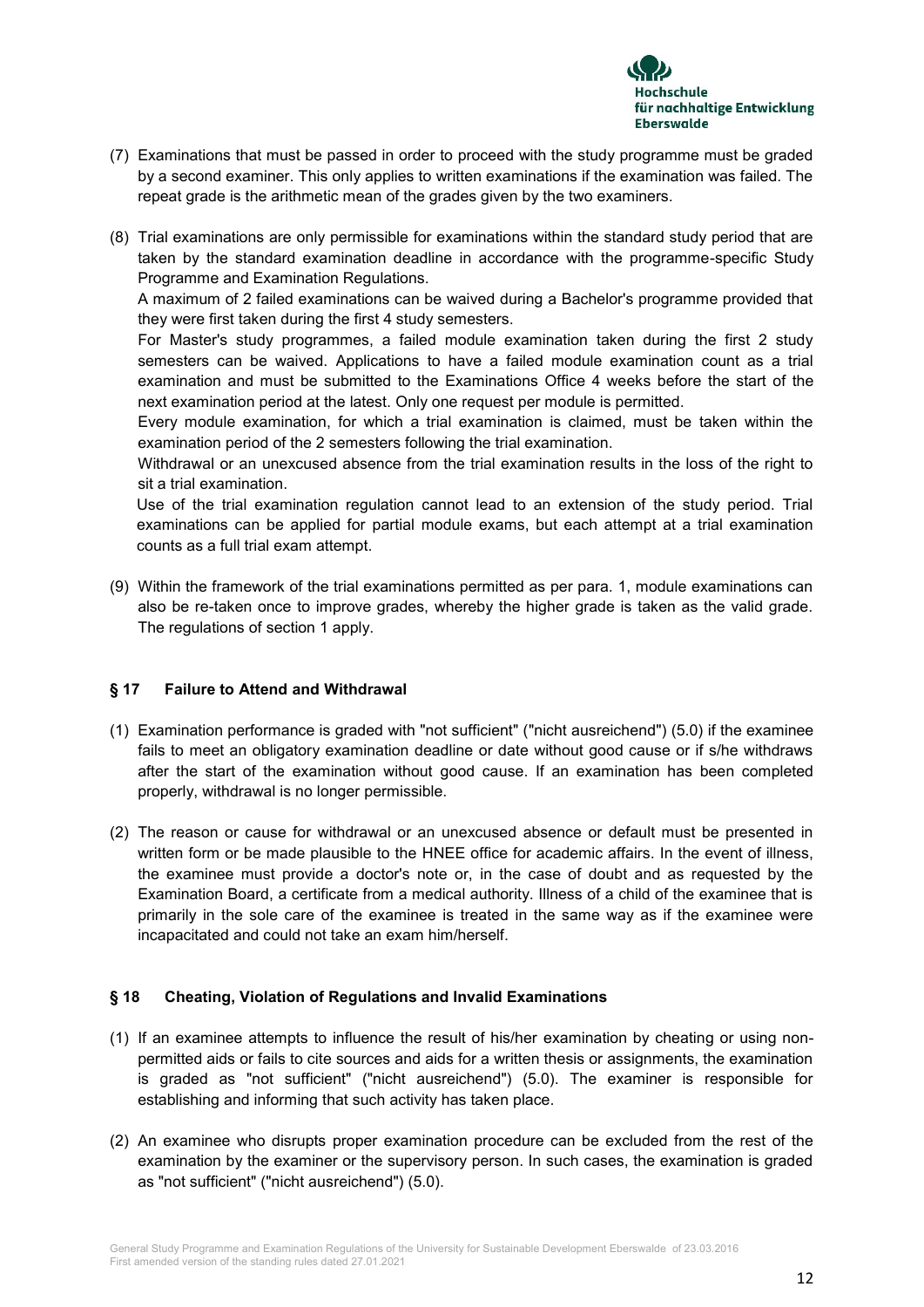

- (3) In serious cases, the Examination Board may withdraw the examination right.
- (4) Appeal procedures and deadlines are subject to § 15 above.
- (5) If cheating occurs or participation in an examination has been improperly effected and is made known only after issuance of the certificate, the Examination Board may declare the examination "no pass". In such an event, the degree is revoked and the diploma and certificate recalled. The examinee has the opportunity to make a statement before the Examination Board prior to any decision being reached.

## **§ 19 Final Thesis**

- (1) The final thesis is a written examination task.
- (2) For full-time, Bachelor's study programmes, the credits awarded for the final thesis must be at least 6 and at most 12, and the preparation time can be 9 weeks at most.
- (3) For full-time Master's study programmes, the credits awarded for the final thesis must be at least 15 and at most 30, and the preparation time at most 6 months.
- (4) For part-time study programmes, the preparation period is extended appropriately.
- (5) The preparation period may be extended upon the request of the examinee for reasons for which s/he is not accountable. The maximum period by which the preparation time allowed for the final thesis can be extended is restricted for Bachelor's programmes to 1 month and for Master's programmes to 2 months.
- (6) The Master's thesis may be completed as a group thesis by up to 3 students provided that the contribution of each student is clearly identifiable and individually assessable.
- (7) The subject of the final thesis must be defined at the earliest after successful completion of the significant majority of the programme tasks and examinations, and generally after the successful completion of programme tasks and examinations comprising at least 75% of the total of the credits to be gained in the study programme minus the credits assigned to the final thesis and defence. If the registration deadline is missed or extension of the period is not requested, the final thesis is deemed not passed. Individual details are governed in the programme-specific Study Programme and Examination Regulations.
- (8) Registration of the final thesis must be documented and on record. The registration must state at least the following:
	- subject
	- start date for work on the thesis
	- date for submission of the thesis
	- names of both supervisors
	- declaration granting the University the right to use and exploit the thesis
- (9) Withdrawal of the subject is permitted once within 4 weeks of registration. Re-registration must follow within 4 weeks. The Examination Board decides on any exceptions.
- (10) The final thesis must be submitted to the appropriate Faculty by the deadline. The submission date must be documented and on record. The programme-specific Study Programme and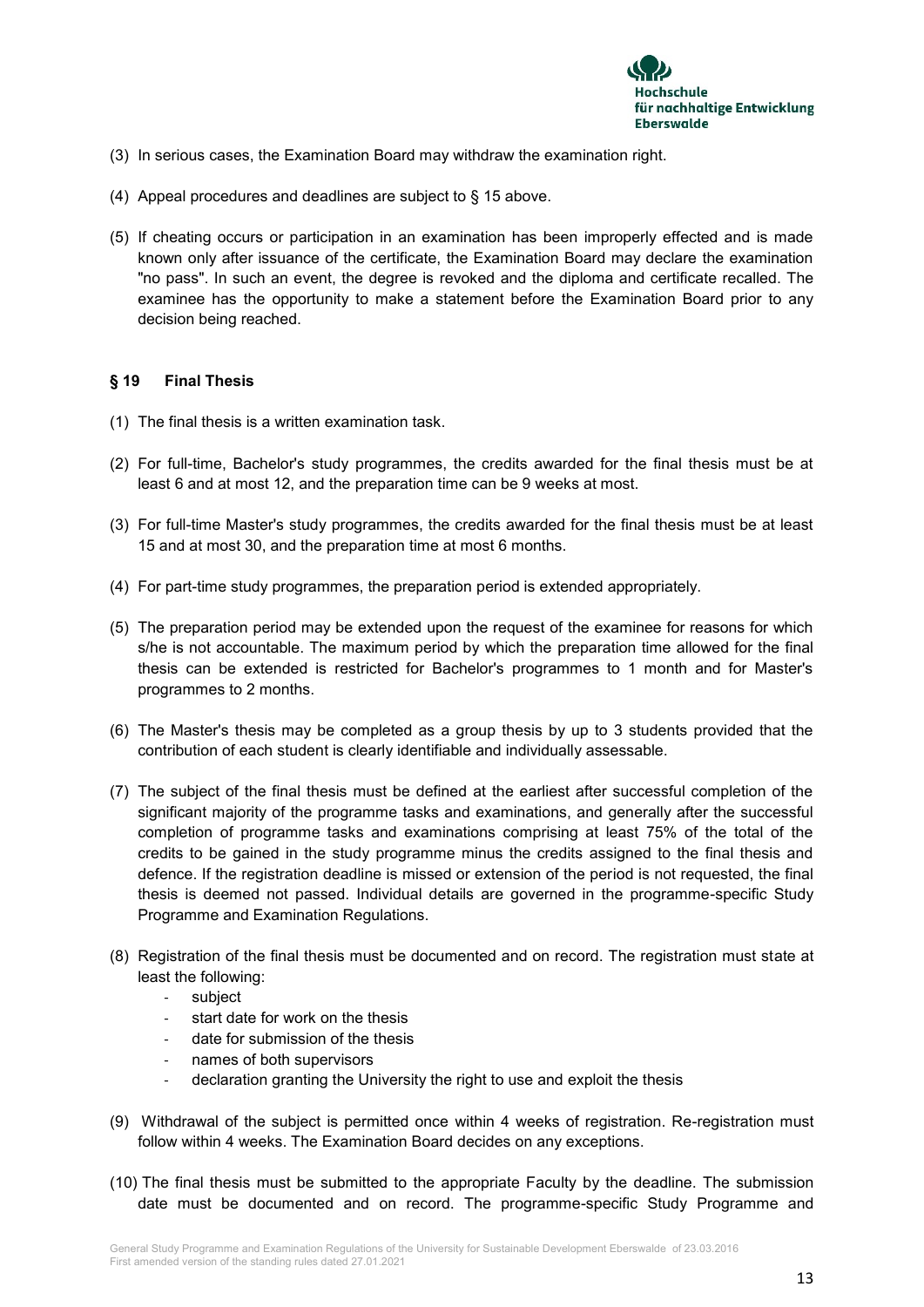

Examination Regulations govern the exact modalities. The same applies for the procedure for the thesis defence.

- (11) The final thesis and a colloquium as an oral exam, provided for in the programme-specific Study Programme and Examinations Regulations, must be evaluated by at least 2 examiners from the subject area of the thesis. An examiner, generally the first examiner, must meet the appointment requirements for Professors pursuant to BbgHg and have an autonomous teaching responsibility at the University in the subject area of the thesis. The relevant Faculty Council decides on the appointment requirements.
- (12) The Bachelor's thesis must be graded within 4 weeks and a Master's thesis within 6 weeks. Longer deadlines must be declared to the Dean.
- (13) If grades deviate by more than 1.0 from one another, the Examination Board appoints an additional examiner. The overall grade is calculated as the arithmetic mean of all the examiners' grades, which must all be at least "sufficient" ("ausreichend").
- (14) The programme-specific Study Programme and Examination Regulations provide for final theses and defences that do not pass and the loss of examination rights.
- (15) A trial examination is not permitted for final theses. A final thesis graded with "not sufficient" (5.0) ("nicht ausreichend") may be resubmitted once.
- (16) The Dean of the relevant Faculty governs the archiving of the final thesis pursuant to § 73, sect. 3, sentence 2 and 3 BbgHG.

## **§ 20 Certificates, Diploma Supplements, Transcripts**

- (1) Upon successful completion of all tasks and examinations required by the study programme, a degree certificate is issued to the student. This states at least the module grades, subject and grade of the final thesis and the overall grade. The degree certificate is issued with the date of the final exam passed.
- (2) Graduates also receive either a Bachelor's diploma or Master's diploma and a diploma supplement with the certificate. All documents are provided in German and English. Bachelor's and Master's diplomas and certificates are signed by the Dean and the Chair of the Examination Board and bear the official University stamp.
- (3) Transcripts with information for each semester are also provided electronically. The statement of results is provided during the following semester.

#### **§ 21 Recognition of Acquired Competences, Study Periods and Examinations**

(1) Study periods and examination grades from other universities in the Federal Republic of Germany can be recognized provided that they are not significantly different to those of the intended study programme. The acquired competences to be recognized are reviewed holistically in terms of the overall performance and evaluation and not on the basis of a comparative transfer scheme. Any rejection of requests for the recognition of study periods and examinations must be founded.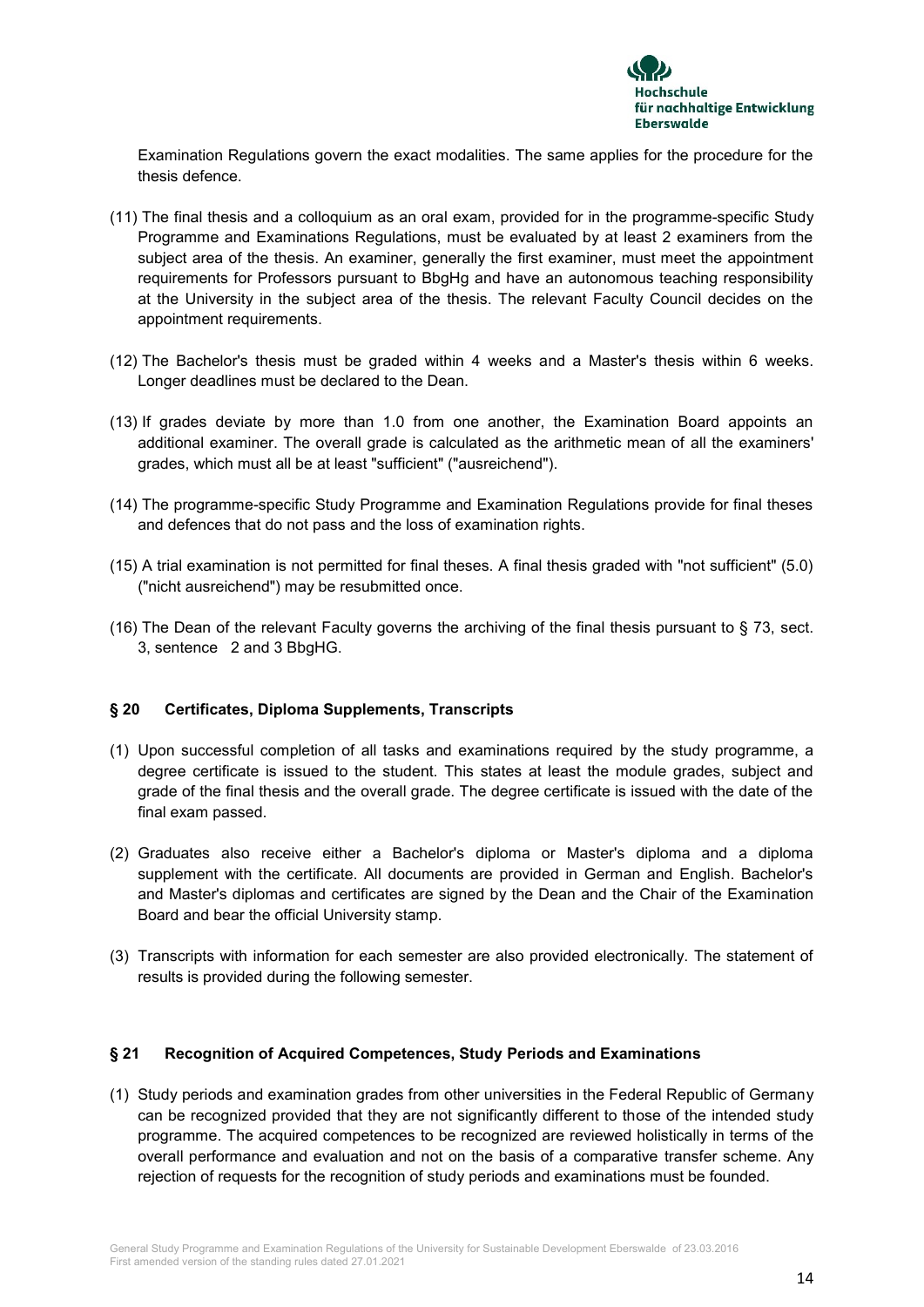

- (2) Competences rendered effective through study periods and examinations acquired outside the Federal Republic of Germany are recognized provided that they do not represent any significant difference to those to be acquired through the intended study programme. Recognition is governed by the equivalence agreement of the German Conference of the Ministers of Education and Cultural Affairs ("Kultusministerkonferenz") and the German Rectors' Conference ("Hochschulrektorenkonferenz") or agreements made as part of co-operation agreements between partner universities. Any rejection of requests for the recognition of study periods and examinations must be founded.
- (3) Applicable practical study semesters and professional experience can be recognized provided that they constitute components of the University study programme and provided that there is no significant difference to the practical modules integrated into the intended study programme.
- (4) Up to 50% of knowledge and skills acquired outside a university can be recognized if the content and level is equal to that part of the study programme that is to be replaced.
- (5) The Examination Board decides on the recognition of study periods and examination grades upon request of the student or, as required, together with the teaching staff member responsible for the module. Such requests must be submitted by the respective fourth semester week at the latest. Any rejection of requests for the recognition of study periods and examinations must be founded.
- (6) Study periods, credits and examination grades acquired during the pursuit of a Bachelor's degree are not recognized for Master's study programmes.

## **§ 22 Assessment Test**

- (1) Applicants who meet the admission requirements for a study programme can take an assessment test to start in a higher study semester if they have the appropriate level of knowledge and skills.
- (2) The documents required to take the assessment test, in particular
	- certificates
	- curriculum vitae
	- declaration of the study programme and study semester applied for
	- documents proving acquired competences

must be submitted in written form by 15 January for commencement in the subsequent winter semester or 15 July for commencement in the subsequent summer semester to the academic affairs office of the HNEE.

- (3) The Examination Board responsible decides on admission to the test, test content and procedures for the programme-specific assessment test. If the test is passed, the applicant is admitted to the appropriate study semester of the programme. The applicant is informed of the assessed level of the test results and the decision in writing.
- (4) The assessment test is designed for the applicant to prove knowledge and skills that equate and can be recognized as at least 30 credits.
- (5) Applicants cannot repeat the assessment test.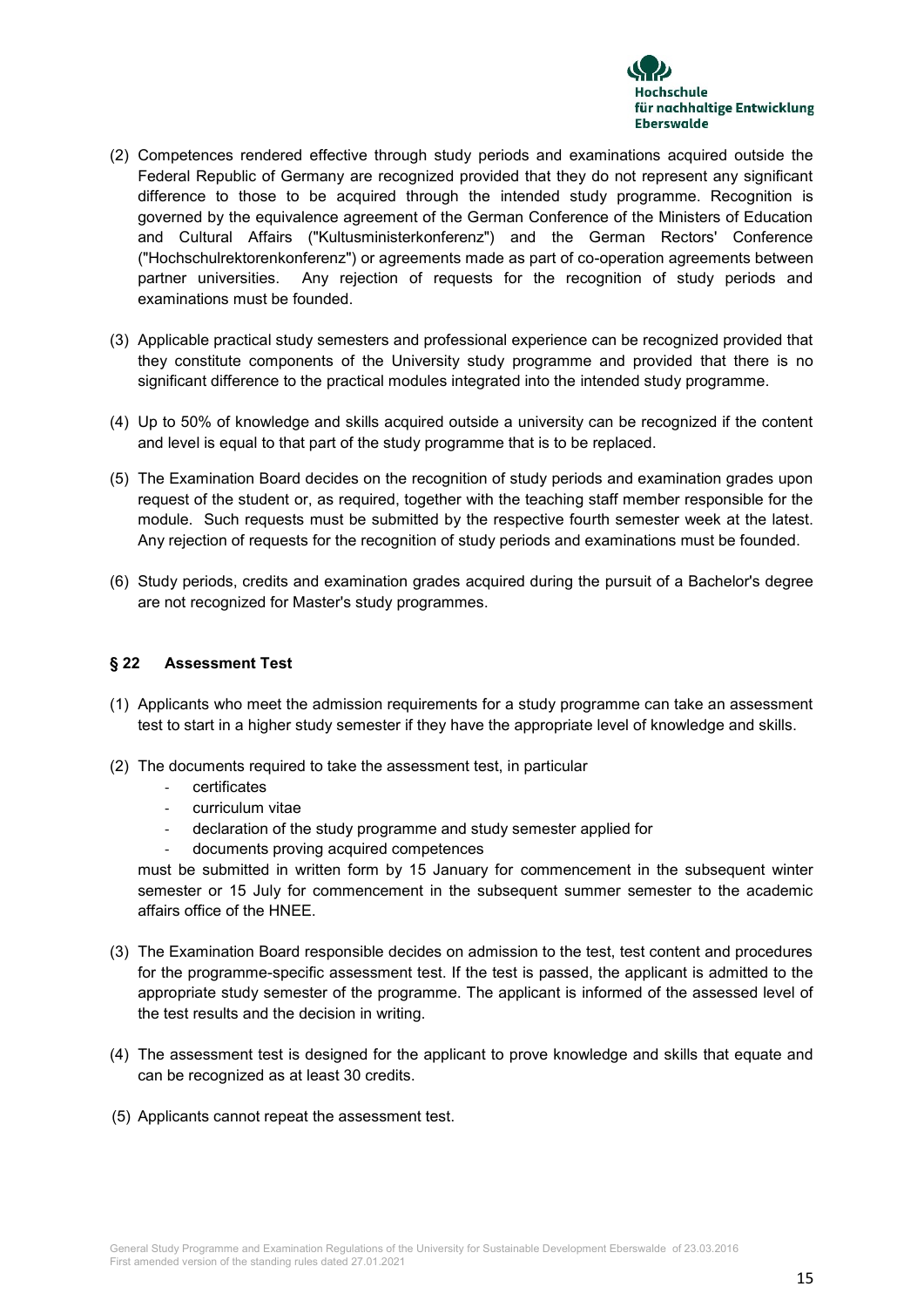

## **§ 23 Effective Date, Sections that will Cease to be Valid**

- (1) These General Study Programme and Examination Regulations of the University for Sustainable Development Eberswalde come into effect upon publication on www.hnee.de. They are applicable for all programme-specific Study Programme and Examination Regulations and programmespecific Admission Regulations that are published after these General Study Programme and Examination Regulations come into effect.
- (2) § 11, para. 5 and Appendix 2 will cease to be valid on 01.09.2022.

## **Appendices**

Appendix 1: Co-operation Agreements on Dual Study Programmes at HNEE and Partner Universities Appendix 2: Special Regulations for the Execution of Online Examinations

| Resolution of the HNEE University Senate:                  | 27.01.2021 |
|------------------------------------------------------------|------------|
| Approved by the President of the HNEE:                     | 27.01.2021 |
| Approved by the Ministry of Science, Research and Culture, |            |
| Brandenburg (MWFK):                                        | 03.02.2021 |
| Published online on www.hnee.de am:                        | 04.02.2021 |

## **Appendix 1 to the General Study Programme and Examination Regulations of the University for Sustainable Development Eberswalde (HNEE) of 27.01.2016**

#### **Co-operation Agreements on Dual Study Programmes at HNEE and Partner Universities**

- 1. Master's Study Programme Forest Information Technology M.Sc., HNEE Faculty of Forest and Environment and the Faculty of Forestry, Warsaw University of Life Sciences
- 2. Master's study programme, Management in Organic Agriculture M.Sc., HNEE Faculty Landscape Management and Nature Conservation and the Albrecht Daniel Thaer-Institute of Agricultural and Horticultural Sciences, Humboldt University, Berlin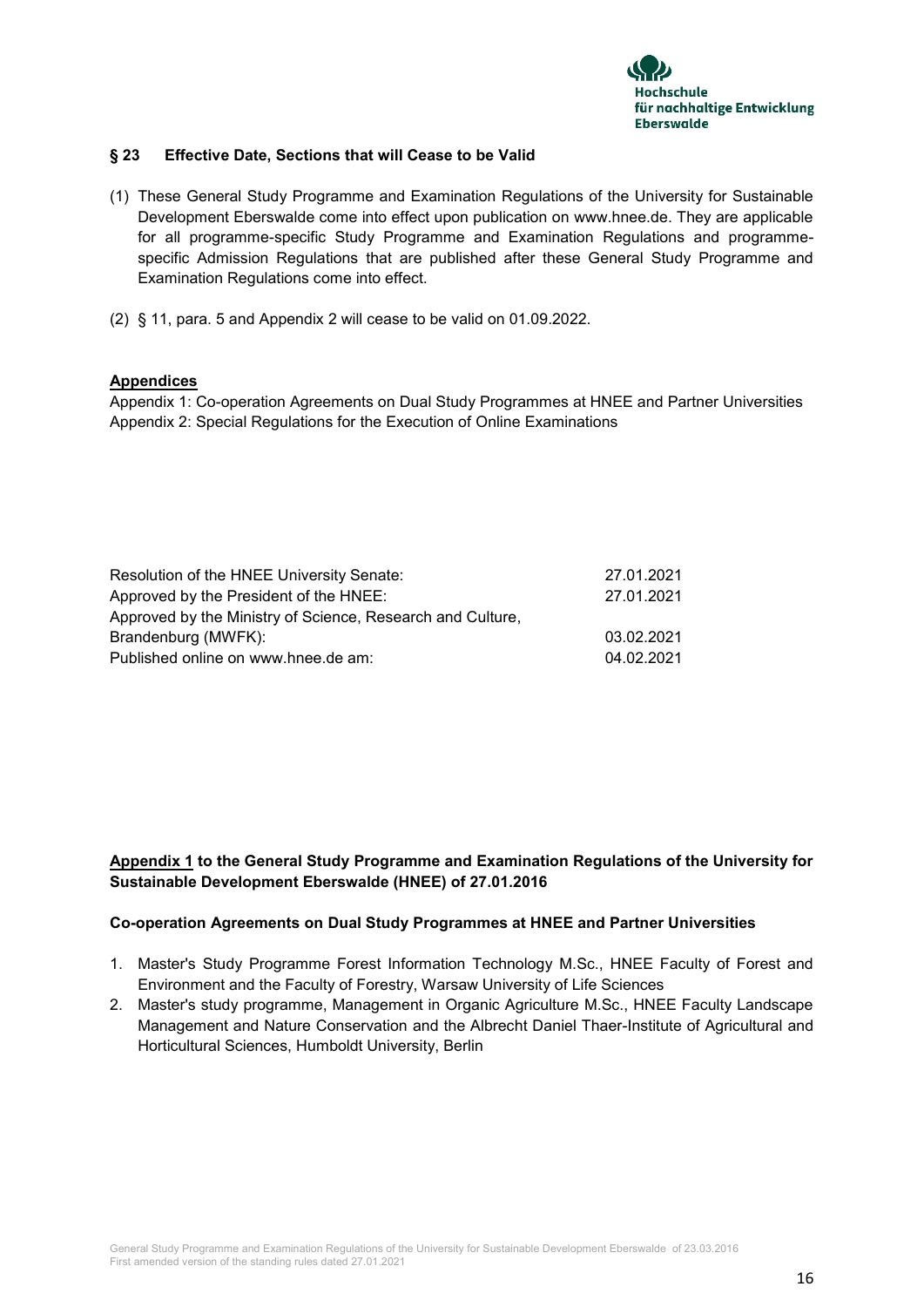

# **Appendix 2**

## **Special Regulations for the Execution of Online Examinations**

The objective of these regulations is to provide a standardised way of managing online examination procedures and examinations, starting from the winter semester 2020/2021, during the trial phase of running online examinations at the HNEE, which will be limited to four semesters.

They regulate the execution of the online examinations in accordance with  $\S$  11 para. 5 of these General Study Programme and Examination Regulations at the Eberswalde University for Sustainable Development, as follows:

1. For those examinations where the examiners will be offering the option of online examinations, this fact is to be clearly indicated in advance to the examination board and to the students in question at an appropriate period of time in advance of the examination. Participation in online examinations is on a voluntary basis. The voluntary nature of participation is also to be ensured by offering an alternative option at the same time of a physical examination

requiring the presence of students. "At the same time" means that the examination is to take place within the same period of time, with strict adherence to the principles of equality of opportunity. The right to choose remains intact even if the examination has to be repeated.

- 2. Students who would like to take up the offer that has been made to sit an examination online can submit an application to the examiners (written or in electronic form) to do an online examination.
- 3. Students are to be given the opportunity to test out the examination situation in advance of the examination with regard to technology, equipment and their surroundings.
- 4. The university is to ensure that the personal data which comes up during the execution of an online examination is processed in compliance with the legal requirements in terms of data protection. Students are to be informed as to the purpose for which their personal data is to be processed and when this data will be deleted, and this information is to be provided in a precise, transparent, comprehensible and easily accessible form. Their attention is also to be drawn expressly to the rights of those concerned in accordance with Art. 12 to 21 of the GDPR (EU Regulation 2016/679 ABl. L 119 dated 4.5.2016).
- 5. When running online examinations, learning management systems, examination platforms, video conference systems and other technical aids are to be used in such a way that necessary installations onto the students' own electronic communications equipment are only made under the following conditions:
	- a) The functional capacity of the electronic communications equipment will not be impaired outside of the examination and, during the examination, it will only be impaired to the extent that is necessary in order to ensure authentication and to prevent cheating.
	- b) The information security of the electronic communications equipment will not be compromised at any point in time.
	- c) The confidentiality of the information stored on the electronic communications equipment will not be compromised at any point in time.
	- d) Complete de-installation after the online examination is to be possible.

Communications will be archived by means of the minutes of the examination.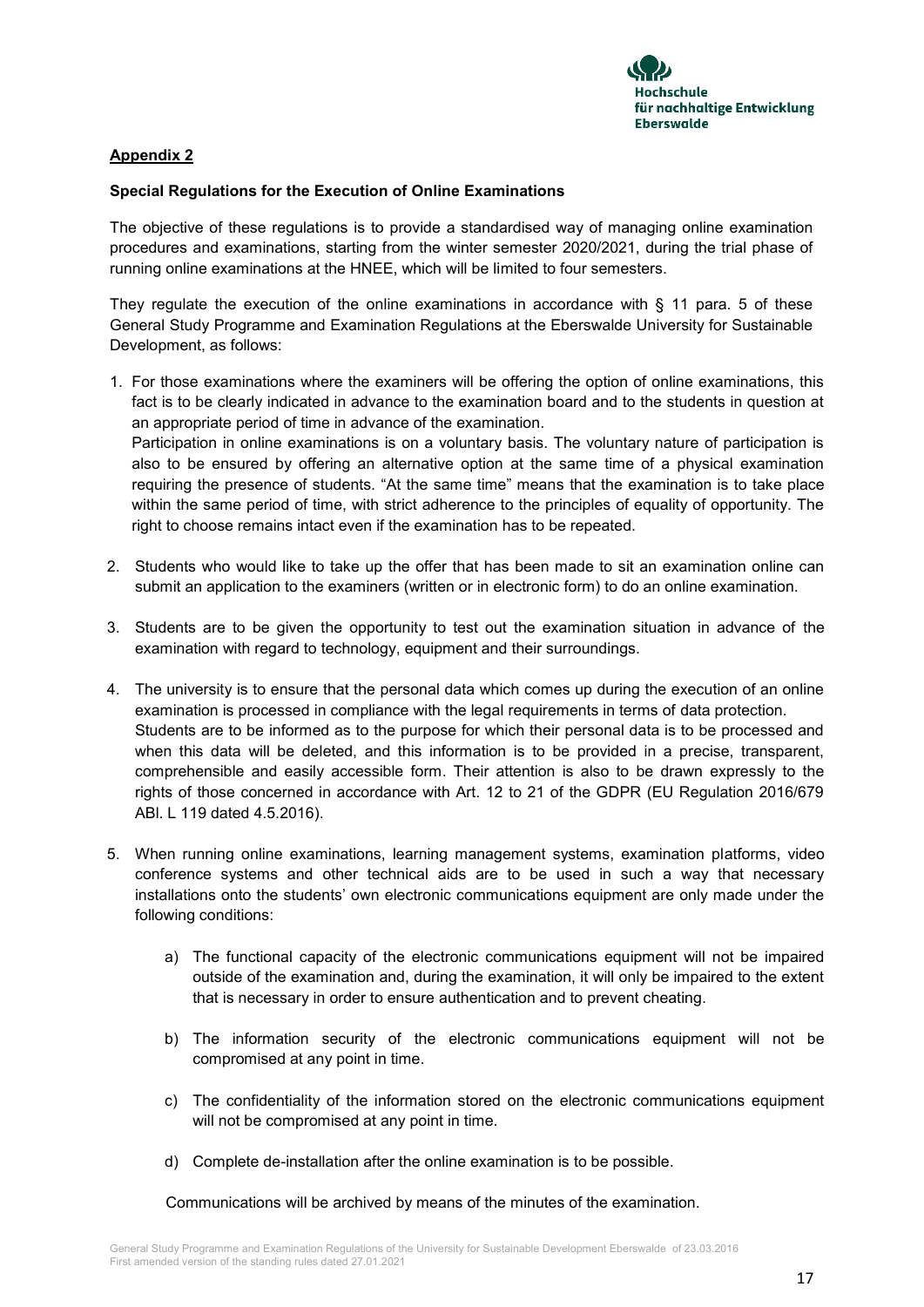

For the purposes of participation in online examinations, the person to be examined is to be identified by means of their personal HNEE e-mail address.

6. Before the start of an online examination, students are to show a valid identity document with a photograph in order to verify their identity. The person to be examined can at all times see all the examiners, and vice versa. Storage of the data processed in the context of the authentication procedure is not permitted.

The verification of identity, the question as where the student is fit to do the examination and the sworn declaration that no other aids have been used will be documented in the minutes of the examination and confirmed either by means of a PDF file sent via e-mail or by fax.

- 7. The secure web conference systems recommended by the IT Service Centre should be used for the online examinations.
- 8. The online examinations have a duration in accordance with and analogous to § 11 para. 2 and para. 3 of the General Study Programme and Examination Regulations 2016.
- 9. With a view to equality of opportunity, the examiners must ensure that neither advantages nor disadvantages are accorded to the person to be examined by their use of the online form of examination and that attempts at cheating are excluded as far as is possible.

In order to prevent cheating, it is to be ensured that the person being examined is personally supervised by a person authorised to carry out examinations or supervised via video throughout the entire online examination. In the case of video supervision, it is a mandatory requirement that students activate the camera and microphone functions of the communications equipment being used for the examination. Above and beyond this, there will be no further surveillance of the room. Video supervision is for that matter to be set up in such a way that the protection of the personality and the private sphere of the person in question is not impaired any further than is necessary for the justified purposes of monitoring.

Video supervision is to be carried out by invigilation staff (examiners/observers) from the university. Automated evaluation of image or sound data from the video supervision is not permitted.

Recording the examination is not permitted, and the same applies to any other form of storage of the image or sound data.

- 10. For oral and practical online examinations, the examination mark will be announced following a consultation with the person authorised to carry out the examination and will be recorded in the minutes of the examination. The signature of the students and the examiners will be obtained by means of a PDF file sent via e-mail or by fax.
- 11. If, in the case of a remote written examination, the transmission of the examination task, the processing of the examination task, the transmission of the completed examination or the video supervision become impossible for technical reasons that arise during the course of the examination, the examination will be stopped at whatever stage has been reached and the parts of the examination that have been completed will not be marked. The attempt at holding the examination will not be considered to have taken place.

This does not apply in cases where it can be proven that the students were responsible for the disruption.